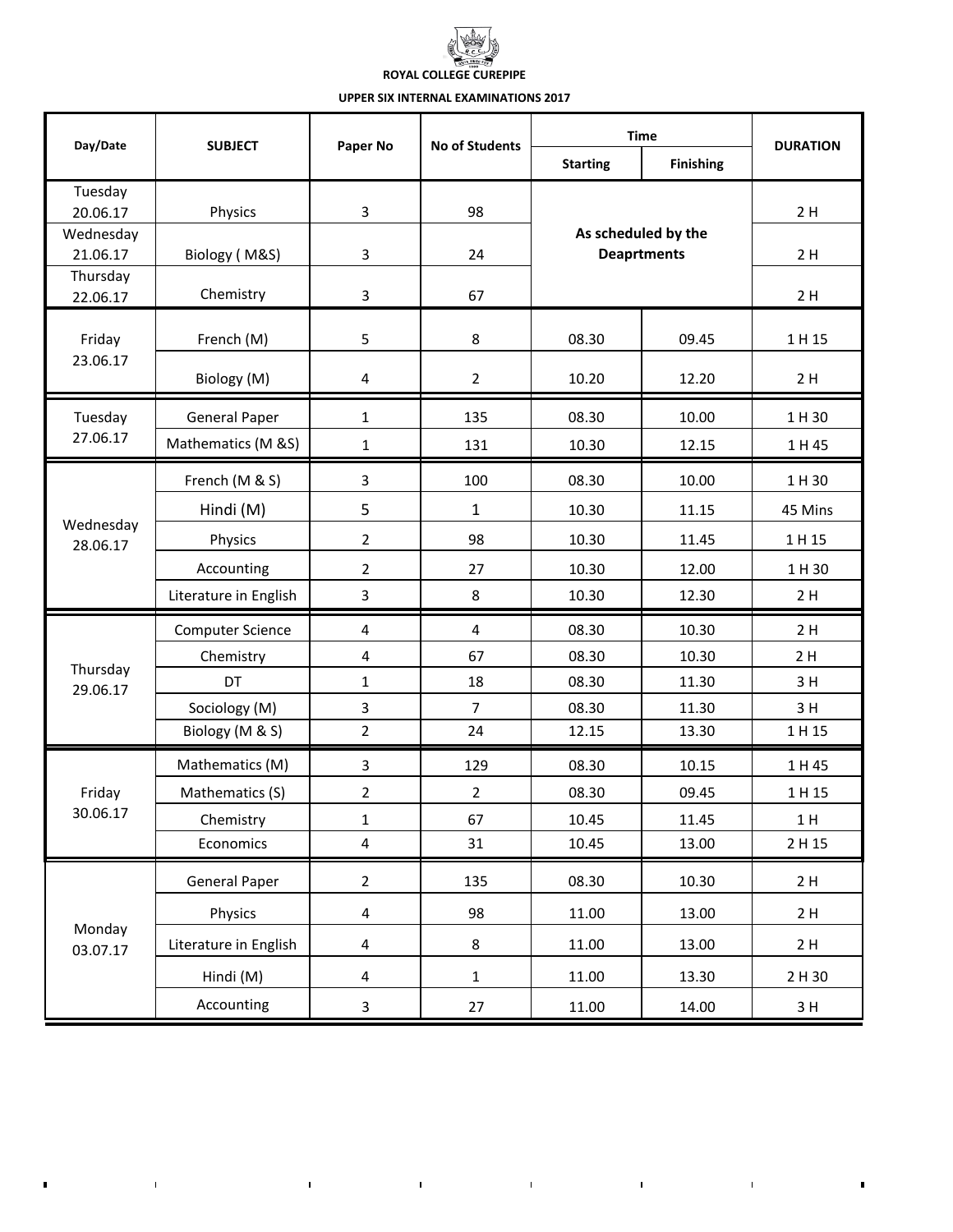## **ROYAL COLLEGE CUREPIPE**

### **UPPER SIX INTERNAL EXAMINATIONS 2017**

| Day/Date              | <b>SUBJECT</b>              | Paper No                | No of Students | <b>Time</b>     |                  | <b>DURATION</b> |
|-----------------------|-----------------------------|-------------------------|----------------|-----------------|------------------|-----------------|
|                       |                             |                         |                | <b>Starting</b> | <b>Finishing</b> |                 |
| Wednesday<br>05.07.17 | Mathematics (M)             | 6                       | 129            | 08.30           | 09.45            | 1 H 15          |
|                       | <b>Business Studies (S)</b> | $\mathbf{1}$            | 4              | 11.00           | 12.15            | 1 H 15          |
|                       | French (M & S)              | $\overline{2}$          | 100            | 11.00           | 12.45            | 1 H 45          |
|                       | Telugu (S)                  | $\overline{2}$          | 1              | 11.00           | 12.45            | 1 H 45          |
|                       | Arabic (S)                  | $\overline{a}$          | 1              | 11.00           | 12.45            | 1 H 45          |
|                       | Hindi (M & S)               | $\overline{2}$          | 4              | 11.00           | 12.45            | 1 H 45          |
|                       | Accounting                  | $\mathbf{1}$            | 27             | 08.30           | 09.30            | 1H              |
|                       | Physics                     | 5                       | 98             | 08.30           | 09.45            | 1 H 15          |
|                       | Literature in English       | 5                       | 8              | 08.30           | 10.30            | 2H              |
| Thursday<br>06.07.17  | Economics                   | 3                       | 31             | 10.15           | 11.30            | 1 H 15          |
|                       | <b>Computer Science</b>     | 3                       | 4              | 10.15           | 11.45            | 1 H 30          |
|                       | Hinduism (M)                | 2                       | 1              | 10.15           | 13.15            | 3H              |
|                       | DT                          | 3                       | 18             | 10.15           | 13.15            | 3H              |
|                       | Mathematics(M)              | $\overline{\mathbf{4}}$ | 129            | 08.30           | 09.45            | 1 H 15          |
| Friday<br>07.07.17    | Chemistry                   | 5                       | 67             | 10.15           | 11.30            | 1 h 15          |
|                       | Economics                   | $\overline{2}$          | 31             | 10.15           | 11.45            | 1 H 30          |
|                       | Mathematics (M)             | $\overline{7}$          | 35             | 08.30           | 09.45            | 1 H 15          |
|                       | Physics                     | 1                       | 98             | 10.15           | 11.30            | 1 H 15          |
|                       | Sociology (M & S)           | $\overline{2}$          | 9              | 10.15           | 11.45            | 1 H 30          |
| Monday<br>10.07.17    | <b>Business Studies</b>     | $\overline{2}$          | 4              | 12.00           | 13.30            | 1 H 30          |
|                       | Telugu (S)                  | 3                       | $\mathbf{1}$   | 12.00           | 13.30            | 1 H 30          |
|                       | Arabic (S)                  | $\overline{\mathbf{3}}$ | $\mathbf{1}$   | 12.00           | 13.30            | 1 H 30          |
|                       | Hindi (M & S)               | 3                       | 4              | 12.00           | 13.30            | 1 H 30          |
| Tuesday<br>11.07.17   | Economics                   | $\mathbf{1}$            | 31             | 08.30           | 09.30            | 1H              |
|                       | <b>Computer Science</b>     | $\mathbf 1$             | 4              | 08.30           | 10.00            | 1 H 30          |
|                       | Literature in English       | $\boldsymbol{6}$        | 8              | 08.30           | 10.30            | 2H              |
| Wednesday<br>12.07.17 | Chemistry                   | $\overline{2}$          | 67             | 08.30           | 09.45            | 1 H 15          |
|                       | Sociology(M & S)            | $\mathbf 1$             | 9              | 08.30           | 10.00            | 1 H 30          |
|                       | French(M)                   | 6                       | 8              | 10.30           | 12.15            | 1 H 45          |

and the state of the state of

 $\mathbf{r}$ 

 $\blacksquare$ 

 $\hat{\mathbf{r}}$ 

 $\blacksquare$ 

 $\hat{\mathbf{J}}$ 

 $\hat{\mathbf{r}}$